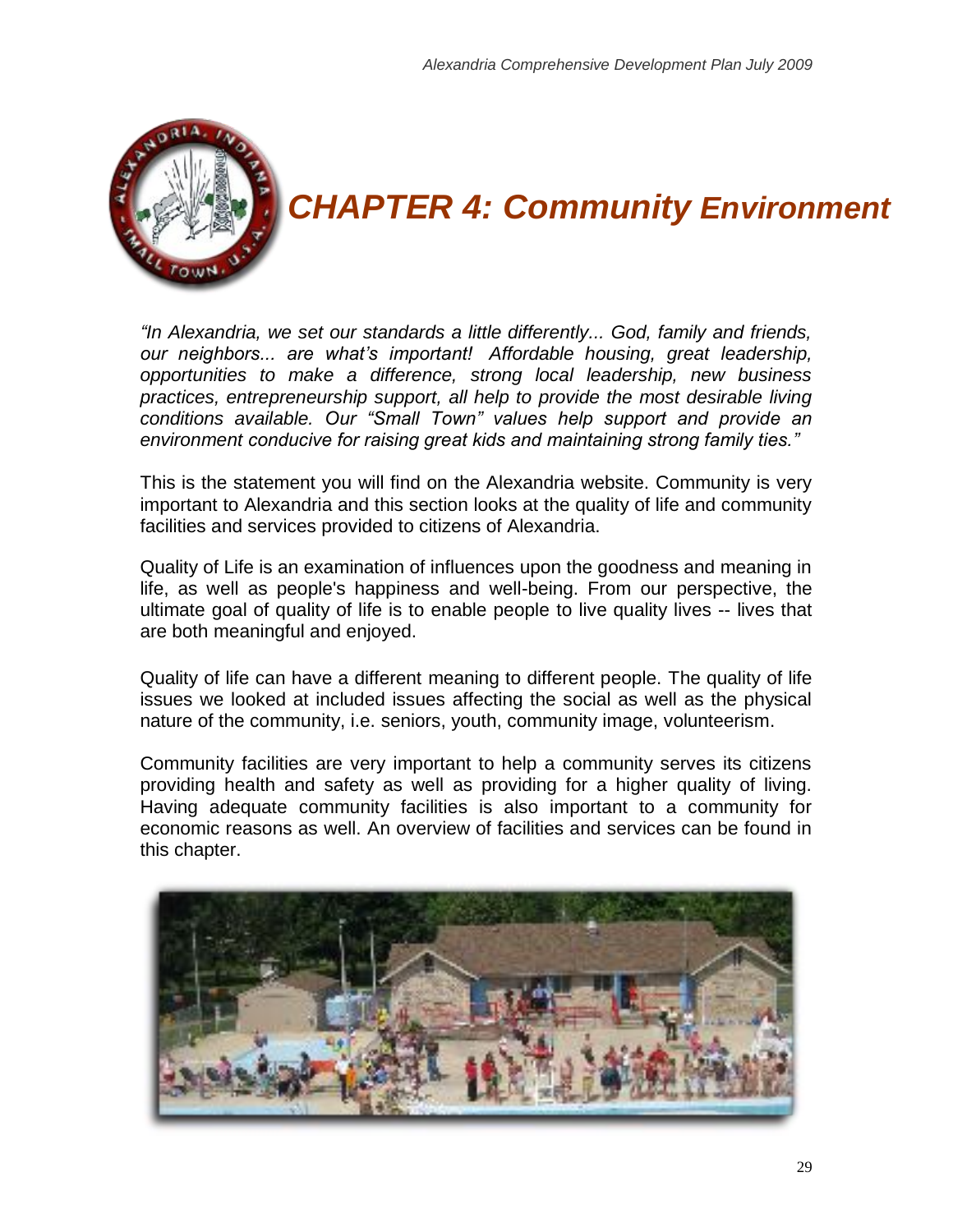# **DEMOGRAPHIC STATISTICS**

## **Population**

The population of Alexandria has risen slightly each decade for the past 80 years. Shown in **Table 1** below is the historic population from 1920 to 2000.

| <b>Table 1 Historic Population City of Alexandria</b>              |                                                                      |       |              |              |              |              |             |              |                 |              |  |  |  |  |
|--------------------------------------------------------------------|----------------------------------------------------------------------|-------|--------------|--------------|--------------|--------------|-------------|--------------|-----------------|--------------|--|--|--|--|
| Year                                                               | 2000<br>1930<br>1990<br>1920<br>1960<br>1970<br>1980<br>1940<br>1950 |       |              |              |              |              |             |              |                 |              |  |  |  |  |
| <b>Population</b><br># Increase/<br><b>Decrease</b><br>% Increase/ |                                                                      | 4,172 | 4.408<br>236 | 4.801<br>393 | 5,147<br>346 | 5.582<br>435 | 5.600<br>18 | 6.028<br>428 | 5.709<br>$-319$ | 6,260<br>551 |  |  |  |  |
| <b>Decrease</b>                                                    |                                                                      |       | 5.4%         | 8.2%         | 6.7%         | 7.8%         | 0.3%        | 7.1%         | $-5.6%$         | 8.8%         |  |  |  |  |

The highest population that the City of Alexandria has witnessed was during the turn of the century. In 1900 the city boasted a population of 7,221. Since the 1950"s, the city had only one decade of population drop which occurred in the 1990"s. This population drop was similar to what the county experienced during that decade.

By comparison, The State of Indiana from 1950 to 2000 had an average increase of only 15.5%. The City of Alexandria was slightly higher to the statewide increase at 17.7% from 1950 to 2000. Madison County by comparison grew 22% in the same time period.

## *Population by Sex*

Shown below is the population in the City of Alexandria by sex. There is a higher percentage of women in Alexandria compared to the State of Indiana and Madison County as shown below

| <b>Population by Sex</b><br><b>City of Alexandria</b><br><b>2000 U.S. Census</b> |       |       |        |              |  |  |  |  |  |  |  |
|----------------------------------------------------------------------------------|-------|-------|--------|--------------|--|--|--|--|--|--|--|
| <b>Number</b><br><b>Percent of Total</b><br>Category                             |       |       |        |              |  |  |  |  |  |  |  |
|                                                                                  | City  | City  | County | <b>State</b> |  |  |  |  |  |  |  |
| Male                                                                             | 2,990 | 47.8  | 49.3   | 49.0         |  |  |  |  |  |  |  |
| Female                                                                           | 3,270 | 52.2  | 50.7   | 51.0         |  |  |  |  |  |  |  |
| Total                                                                            | 6,260 | 100.0 | 100.0  | 100.0        |  |  |  |  |  |  |  |

# *Population by Age*

Shown in the table below**,** is the breakdown by age group for the City of Alexandria. As can be seen by comparing it to the percentage for the State and Madison County as a whole, the City of Alexandria has a very similar percentage of persons in several age groups only different by a percentage point or two, but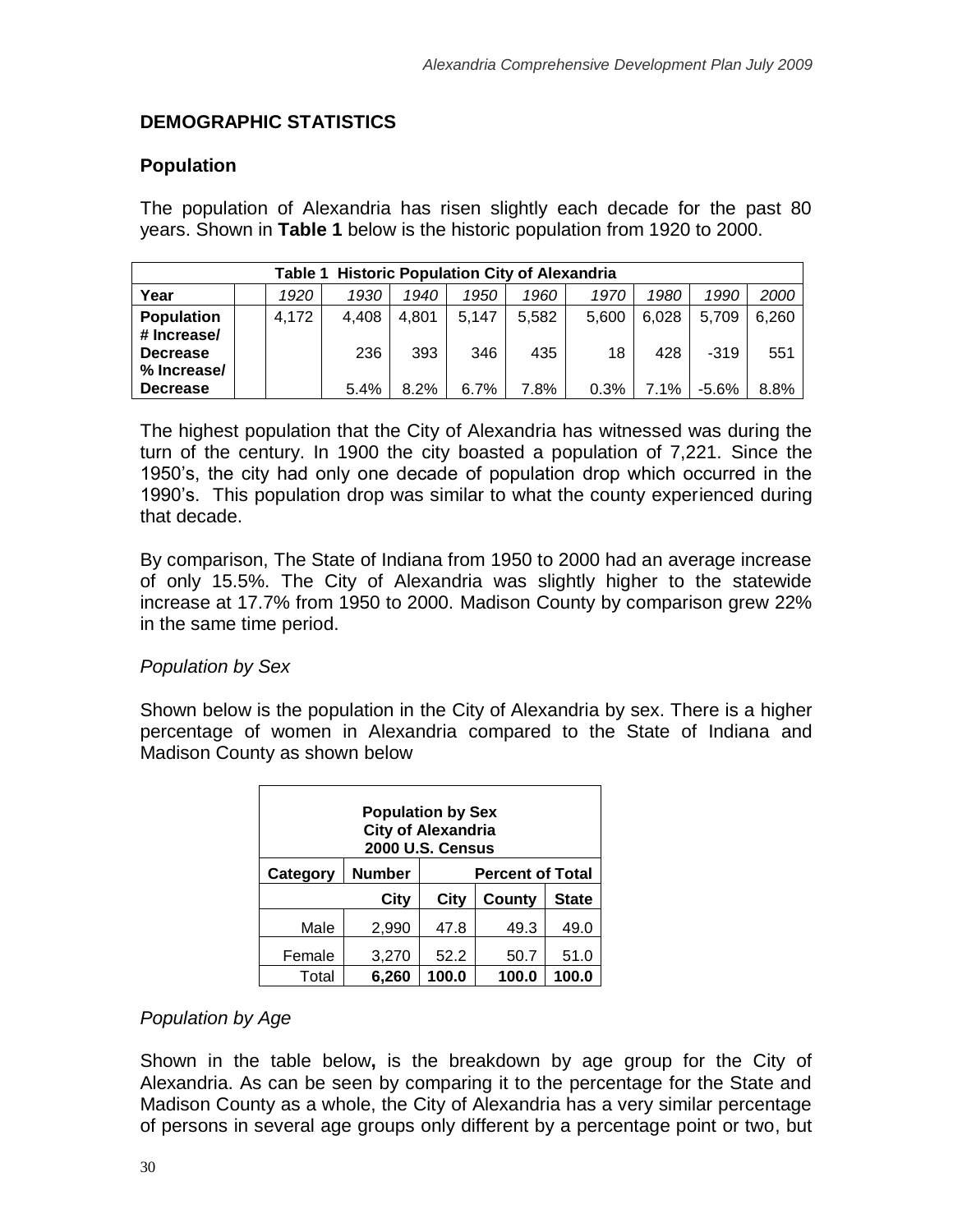is higher in the age group of adults aged 65 and above by 1 percentage points over Madison County and 3 percent over the State. This is an indication of a growing elderly population in Alexandria.

| <b>Population by Age</b><br><b>City of Alexandria</b><br><b>2000 U.S. Census</b> |       |       |       |       |  |  |  |  |  |  |  |  |
|----------------------------------------------------------------------------------|-------|-------|-------|-------|--|--|--|--|--|--|--|--|
| <b>Number</b><br><b>Percent of Total</b><br>Category                             |       |       |       |       |  |  |  |  |  |  |  |  |
| City<br>City<br>County<br><b>State</b>                                           |       |       |       |       |  |  |  |  |  |  |  |  |
| Under 5 years                                                                    | 478   | 7.6   | 6.4   | 7.0   |  |  |  |  |  |  |  |  |
| 5 to 19 years                                                                    | 1,414 | 22.5  | 20.1  | 22.0  |  |  |  |  |  |  |  |  |
| 20 to 24 years                                                                   | 401   | 6.4   | 6.4   | 7.0   |  |  |  |  |  |  |  |  |
| 25 to 34 years                                                                   | 863   | 13.8  | 13.3  | 13.7  |  |  |  |  |  |  |  |  |
| 35 to 44 years                                                                   | 889   | 14.2  | 15.0  | 15.8  |  |  |  |  |  |  |  |  |
| 45 to 54 years                                                                   | 728   | 11.6  | 13.9  | 13.4  |  |  |  |  |  |  |  |  |
| 55 to 65 years                                                                   | 492   | 4.1   | 5.5   | 8.7   |  |  |  |  |  |  |  |  |
| 65 years and over                                                                | 995   | 15.8  | 14.9  | 12.4  |  |  |  |  |  |  |  |  |
| Total                                                                            | 6,260 | 100.0 | 100.0 | 100.0 |  |  |  |  |  |  |  |  |

# *Population Projection*

In order to plan for future land use in the City of Alexandria, it was necessary to determine the population projection for the planning period.

It is not enough to only examine the current population"s needs and conditions. To be effective, decisions made today must consider changes that will take place in the future. Changes in population have an effect not only on the level of community services and facilities that must be provided but also on the type and amount of private investment that occurs in a community. All projections are based on a variety of assumptions. For that reason, ranges of projections are often developed to give higher and lower estimates based on different scenarios. Having knowledge of the community can help to decide which projection is most likely, but it is important to keep in mind that no projection is foolproof. In particular, one should note that the longer the time interval of the projection and the smaller the geographic area under consideration, the greater is the chance for inaccuracy.

The methodology chosen for the City of Alexandria was that of Modified Exponential. The Modified Exponential methodology assumes that at some point a community's growth will be impeded by a lack of adequate resources, public facilities, available land and other amenities. Declining communities rarely disappear entirely; rather, they decline only until they reach population and employment levels appropriate to their current position in the regional or national economy.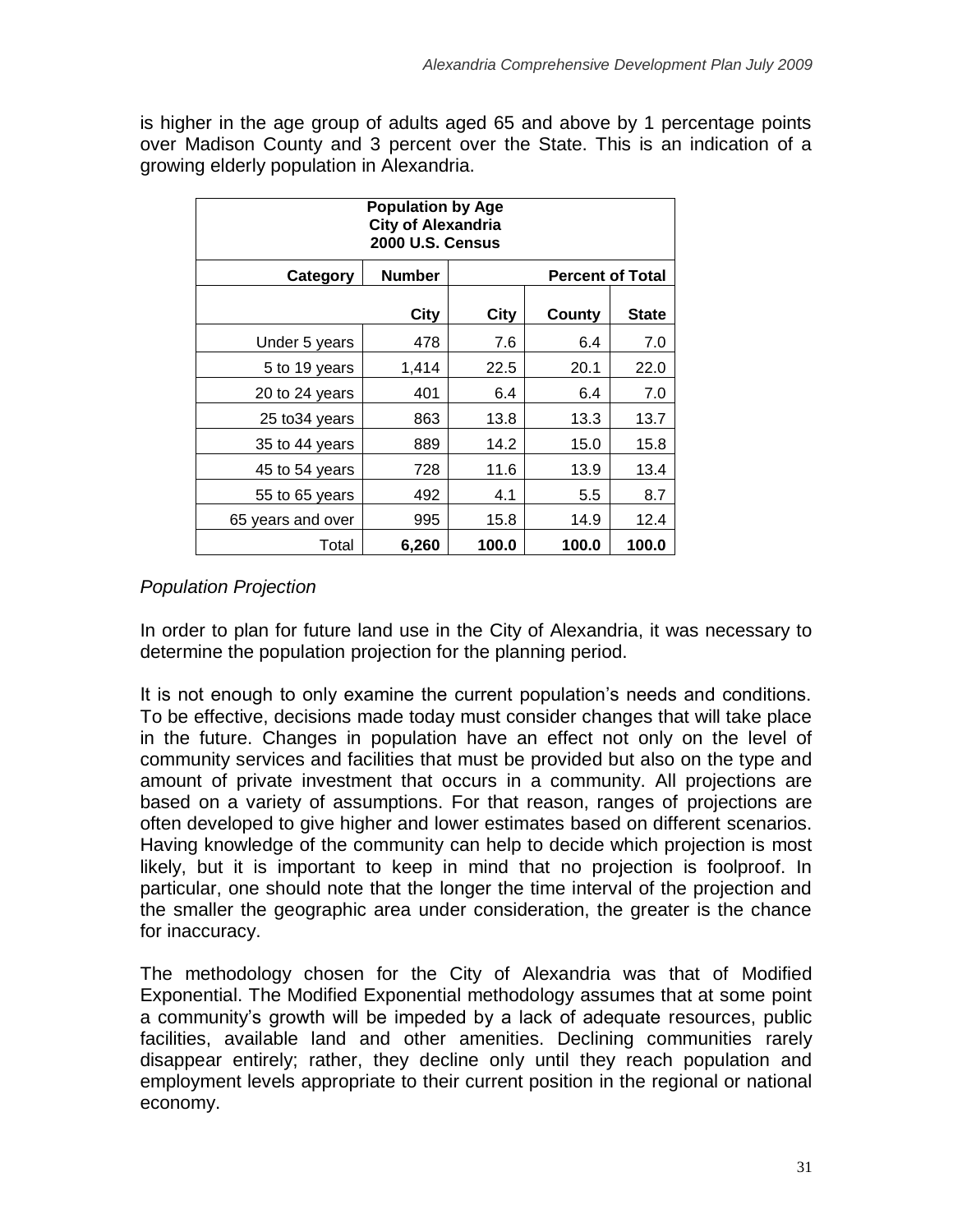## *Population Projection Table*

|                   | 1980      | 1990      | 2000      | $2010*$   | 2020*     | 2030*     |
|-------------------|-----------|-----------|-----------|-----------|-----------|-----------|
| Indiana           | 5,490,224 | 5,544,159 | 6,080,485 | 6.417.198 | 6,743,728 | 7,024,457 |
| Madison County    | 139,336   | 130,669   | 133,358   | 127.256   | 124,918   | 125,728   |
| <b>Alexandria</b> | 6.028     | 5.709     | 6,260     | 5.960     | 5.847     | 6,197     |
| * - estimated     |           |           |           |           |           |           |

# **COMMUNITY ORGANIZATIONS/SERVICES**

## **Community Organizations/Centers**

#### *Alexandria Community Vision*

The Alexandria Community Visioning group started in October 2005 developing the ALEX 2020 visioning process. This group was formed from the Alexandria Community Resource Committee (ACRC).

The ACV has developed five Action Teams or committees. The Action Teams developed a vision for each of the five focus areas: Education, Leadership, Economic Development, Downtown Center and Quality of Life. In 2006, the ACV was established as a community action organization and held the first meeting with the new Board of Directors. In this capacity, the group would be able to apply for grants and also solidify the organization into a formal framework. Their mission is to, "foster a growing, inclusive, well-informed, and dynamic network of business, government, education, and local citizenry who can work together for the future well-being of Alexandria and surrounding Monroe Township."

The AVC Board meets the first Wednesday of each month. A focus of the AVC is to recruit people from the community to become actively involved in the AVC.

In 2007, the AVC decided to pursue the organization becoming a 501c not-forprofit organization. It sponsors many community events including a Voter Forum, Strawberry Festival, Senior Dance, and various beautification projects.

In 2008, the ACV through the City of Alexandria, was selected by the State to participate in the pilot program called Hometown Competitiveness. The Alexandria community was one of only eight communities across Indiana to receive this designation. Through the HTC program, the community developed four "pillars" or long term goals for the community to work on. These four goals were to develop youth, leadership, charitable giving, and entrepreneurship in the community.

These goals combined with the previous five goals the ACV were currently involved in had Alexandria on its way to greatly improving its community.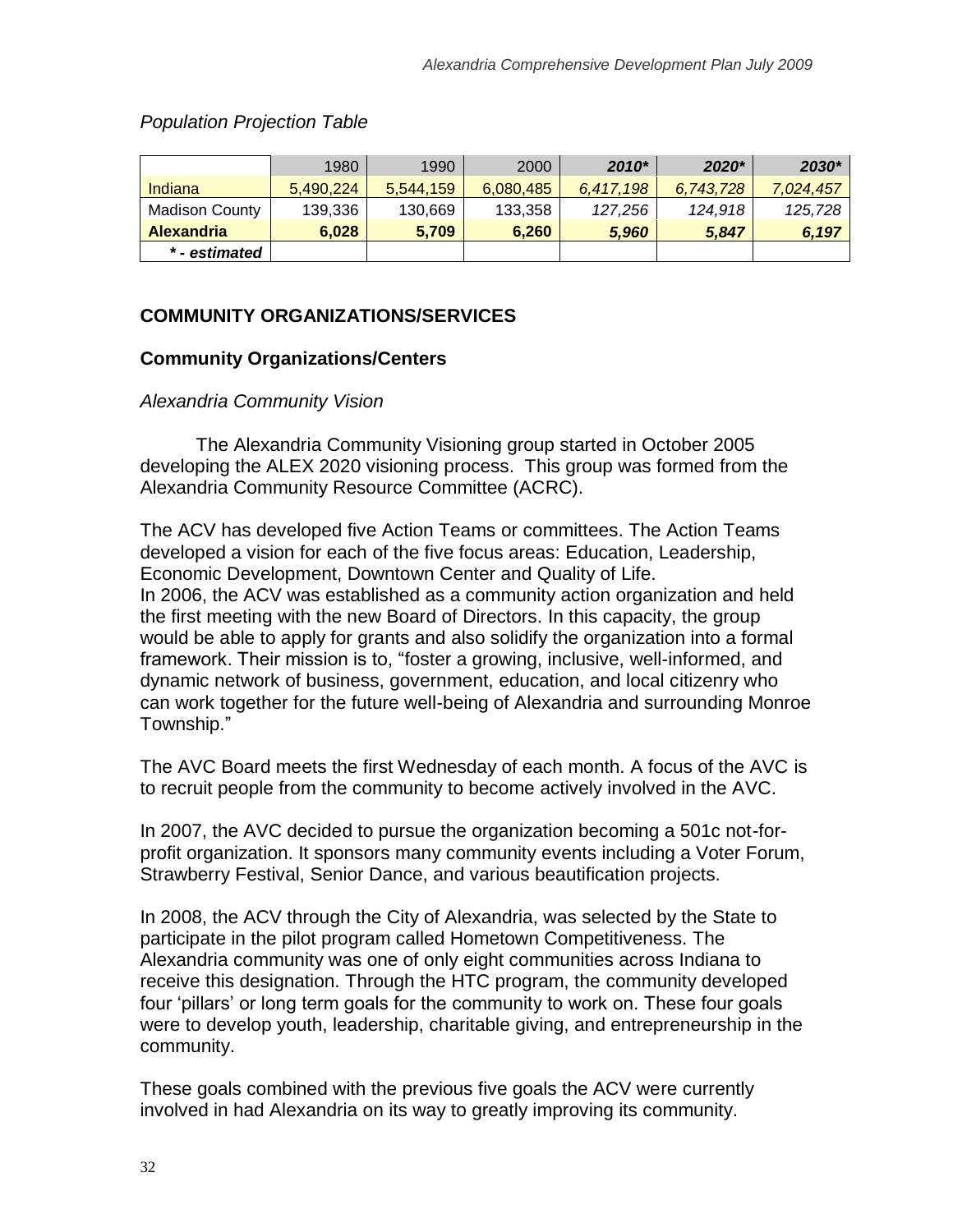## *Alexandria Community Center*

The Community Center is a United Way of Madison County Certified Member Agency. A variety of programs are offered to youth and adults and are the result of community collaborations. United Way of Madison County, contributions, and program fees fund the Community Center.

## *Senior Citizens Guild*

Meets at 119 W. Church St. and is open to all seniors in the community.

## *Alexandria/Monroe Historical Society/Museum*

The Alexandria Monroe Township Historical Society was started in 1979. The museum contains a great collection of articles and have displays including Aladdin Lamps, and memorabilia from Lippincott Glass, Kelly Axe and the Union Traction Co. It also includes a large library with many research books from other states.

## *Not-for-Profit*

There are various not for profit social organizations in Alexandria such as the Men"s and Women"s Service organization, Kiwanis, Elks, Eagles, Masons as well as several other fraternal and sorority clubs. Many of these organizations provide social and welfare services for the community.

## *Religious Institutions*

Alexandria has over 13 churches representing several denominations to serve its public. Many of them have ongoing social programs which aid the needy in Alexandria.



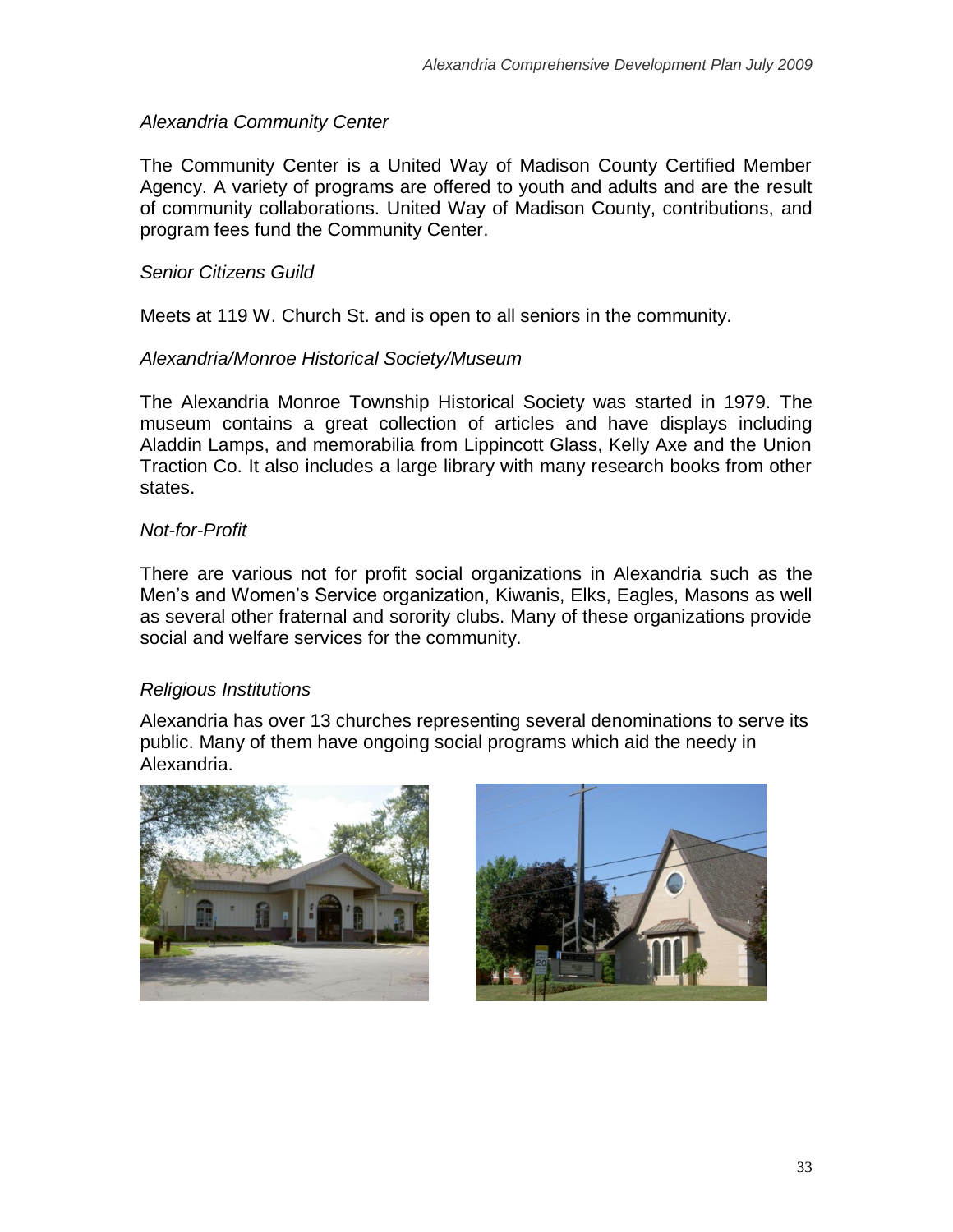## **QUALITY OF LIFE POLICY**

#### **Goal:**

Vision for Alexandria must be based on common purpose and common concern for all residents. It must build on strengths in community foundations of rich heritage and civic pride. A vibrant community for all citizens will work towards much higher levels of productivity, educational attainment, and quality of life encouraging greater civic participation and rewards.

#### **Objectives:**

- $\triangleright$  Review current City ordinances and update if necessary and determine the need for new ordinances.
- $\triangleright$  Continue efforts to develop an excellent quality of life by beautification efforts and other measures to provide for a healthy and vibrant community.
- ▶ Develop Emergency Management Plan.
- $\triangleright$  Retain current residents and promote the attraction of new residents to the community.
- $\triangleright$  Encourage the retention and development of educational facilities for its youth and adult populations.
- $\triangleright$  Establish neighborhood cleanup days.
- $\triangleright$  Enhance communication/cooperation between major community groups, government, businesses, school corporation.
- $\triangleright$  Bring families out of poverty.
- $\triangleright$  Develop distance learning center.
- $\triangleright$  Develop programs for youth.
- $\triangleright$  Enhance leadership in community.
- $\triangleright$  Develop local philanthropic/endowment organization.
- $\triangleright$  Develop programs for seniors.
- $\triangleright$  Enhance community image.
- $\triangleright$  Define and develop neighborhood areas.
- $\triangleright$  Develop crime watch programs in neighborhoods.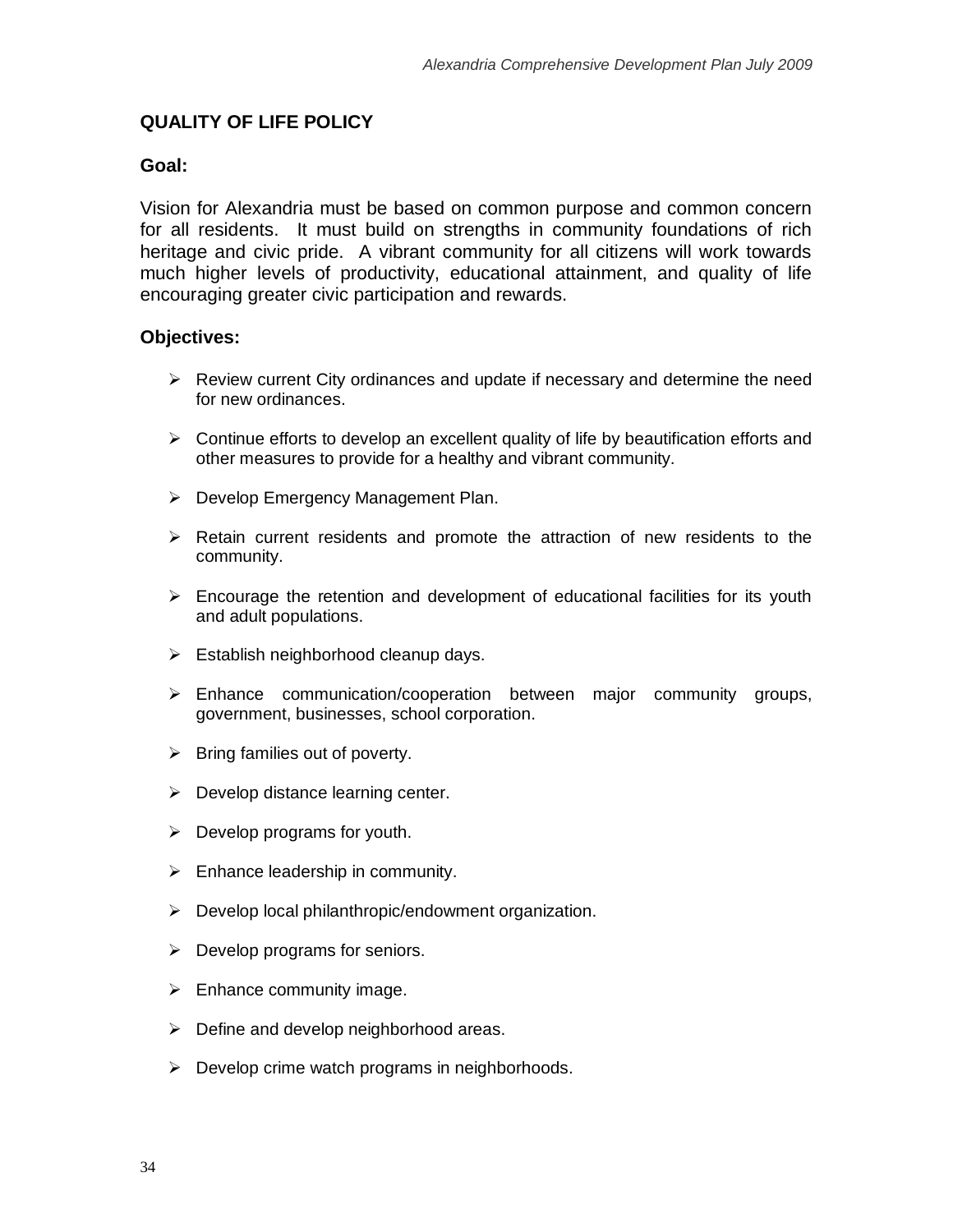## **COMMUNITY FACILITIES**

#### **Schools**

The City of Alexandria is served by the Alexandria-Monroe School Corporation which serves populations in Alexandria and surrounding Monroe Township. The community is close to numerous colleges and universities including major state universities and numerous smaller private colleges and universities including Anderson University, Ball State University, Purdue University, Ivy Tech Community College, Indiana Wesleyan, Taylor University and Indianapolis area schools of higher learning. Alexandria-Monroe High School and the Intermediate School are located on the southwest side of the City. The Primary school (grades K to 5) is located on the northwest side of the City. The Alexandria-Monroe School Corp. administrative offices are located in the downtown area.

School district enrollment, as shown in the table below, has been slightly declining for the past few years. The Indiana Department of Education enrollment projections show a continuing decrease to a total enrollment of 1,423 by 2012.

| Alexandria Com School Corp - Enrollment Projection |                |  |    |  |  |  |                                            |  |  |         |         |                                                |                                                       |       |                      |        |               |
|----------------------------------------------------|----------------|--|----|--|--|--|--------------------------------------------|--|--|---------|---------|------------------------------------------------|-------------------------------------------------------|-------|----------------------|--------|---------------|
| Year PK KG                                         |                |  | Gr |  |  |  | Gr Gr Gr Gr Gr Gr<br>2 3 4 5 6 7           |  |  | Gr<br>8 | Gr<br>9 | Gr<br>10                                       | Gr<br>11                                              | 12    | $\frac{Gr}{G}$ Other | KG- 7- | <b>Total</b>  |
| 2012-<br>13                                        | $\overline{0}$ |  |    |  |  |  |                                            |  |  |         |         | 103 102 111 112 107 127 119 120 112 125 105 80 |                                                       | 100 0 |                      |        | 781 642 1,423 |
| $2011 -$<br>$12 \,$                                | $\Omega$       |  |    |  |  |  |                                            |  |  |         |         | 103 111 112 107 123 123 118 115 114 123 88     | 108 94                                                |       | $\overline{0}$       |        | 797 642 1,439 |
| 2010-<br>11                                        | $\overline{O}$ |  |    |  |  |  |                                            |  |  |         |         |                                                | 113 113 108 123 119 122 114 117 112 103 119 102 102 0 |       |                      |        | 812 655 1,467 |
| 2009-<br>10                                        | $\bigcap$      |  |    |  |  |  |                                            |  |  |         |         |                                                | 114 108 124 120 119 117 115 115 94 138 112 110 116 0  |       |                      |        | 817 685 1,502 |
|                                                    |                |  |    |  |  |  |                                            |  |  |         |         |                                                | Alexandria Com School Corp - Enrollment               |       |                      |        |               |
| 2008-<br>09                                        | $\overline{0}$ |  |    |  |  |  | 109 124 120 119 114 119 113 96 126 130 121 |  |  |         |         |                                                | 126 132 0                                             |       |                      |        | 818 731 1,549 |
| 2007-<br>08                                        | $\Omega$       |  |    |  |  |  |                                            |  |  |         |         |                                                | 131 122 120 108 121 119 103 119 147 126 146 142 112 0 |       |                      |        | 824 792 1,616 |
| 2006-<br>07                                        | $\overline{0}$ |  |    |  |  |  |                                            |  |  |         |         |                                                | 122 124 116 120 114 112 114 148 114 171 142 125 107 0 |       |                      |        | 822 807 1,629 |
| 2005-<br>06                                        | $\overline{0}$ |  |    |  |  |  |                                            |  |  |         |         |                                                | 120 118 123 125 106 119 144 126 145 176 135 109 112 0 |       |                      |        | 855 803 1,658 |
| 2004-<br>05                                        | $\Omega$       |  |    |  |  |  |                                            |  |  |         |         |                                                | 120 117 115 104 115 138 120 154 144 166 128 127 127 0 |       |                      |        | 829 846 1,675 |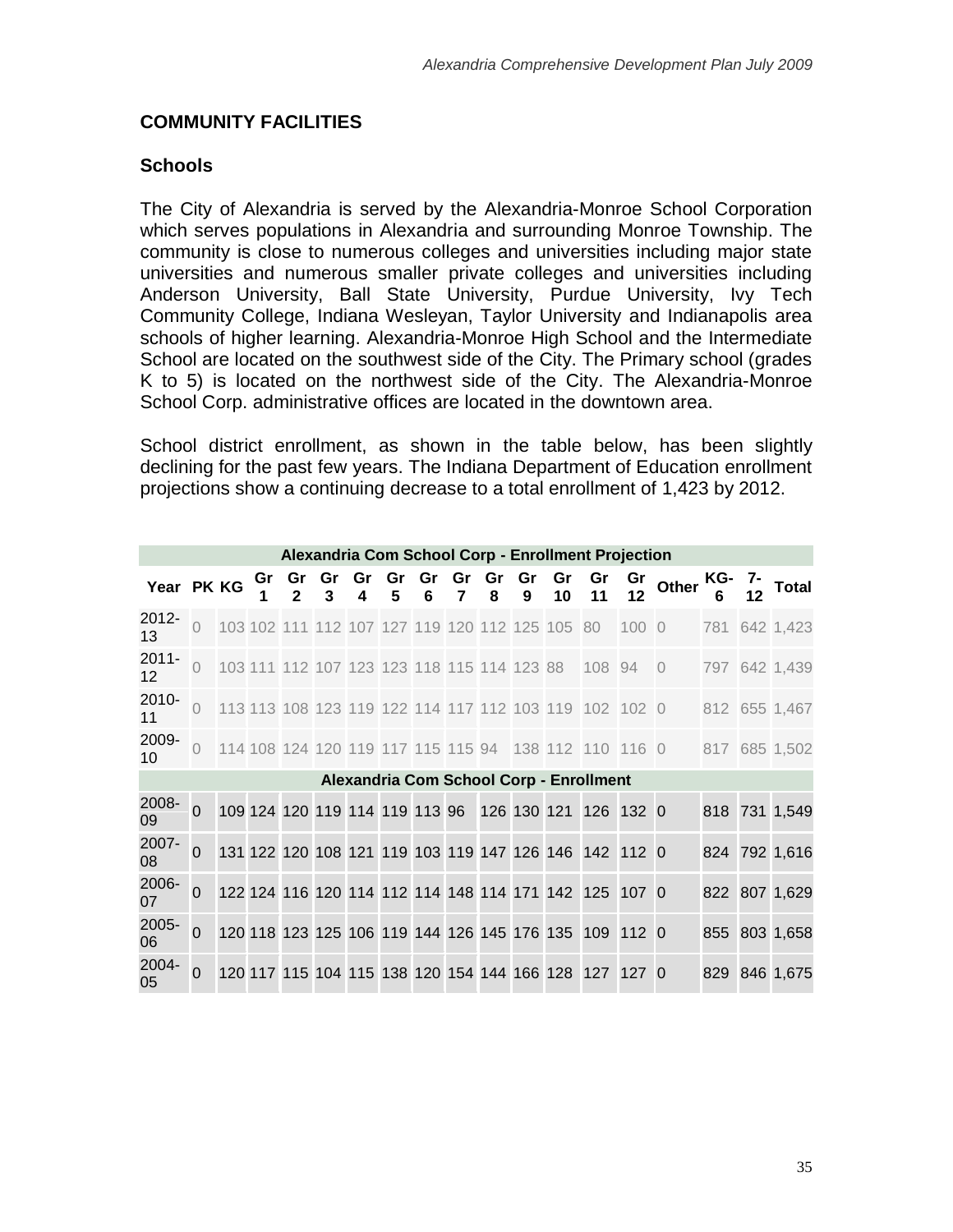# **Library**

The Alexandria-Monroe Public Library has been serving Alexandria and Monroe Township for over 100 years. The library is governed by a Library Board of Trustees. The first library was started in the National Bank building on the corner of Harrison and Washington streets in 1895. The original Carnegie library was built on the present library location in 1902 and was added to in 1990.

The Director and staff members oversee the many services and programs offered by the library. These include the latest book titles, videos, DVDs, audio books, newspapers, magazines, electronic databases, computer classes, a HomeBound book delivery service, monthly adult and Christian fiction book groups, a public meeting room, a local history collection, as well as a wide variety of programs and outreach services for all ages.



The library is a member of the Evergreen Indiana Library Consortium. They offer reciprocal borrowing with the North Madison Library System and the Pendleton Community Library. Patrons can access materials from libraries across the country through our interlibrary loan services.

# **City Hall**

The current Alexandria City Hall was built in 1906. The building is home to the Council Meeting Room, Clerk-Treasurer's Office, the Mayor"s Office, and the Building Department. The City Courts are located just south of the City Hall.



# **Police Department**

The Alexandria Police Department was established in 1893 with a merchant police force and has grown to a department of 13 full-time professional and welltrained police officers. These men and women are dedicated to providing the highest quality of professional Police service to the citizens of Alexandria.

The department has one of the four full-time 911 police and fire dispatch centers located in Madison County with 4 full-time emergency medical dispatchers (EMD). The dispatch center dispatches fire and ambulance services to all of Monroe Township and the Town of Orestes as well as police, fire and ambulance services to the City of Alexandria.

The department has a reserve officer program that has served as training starting point for many full-time officers. The reserve force of about 10 men and women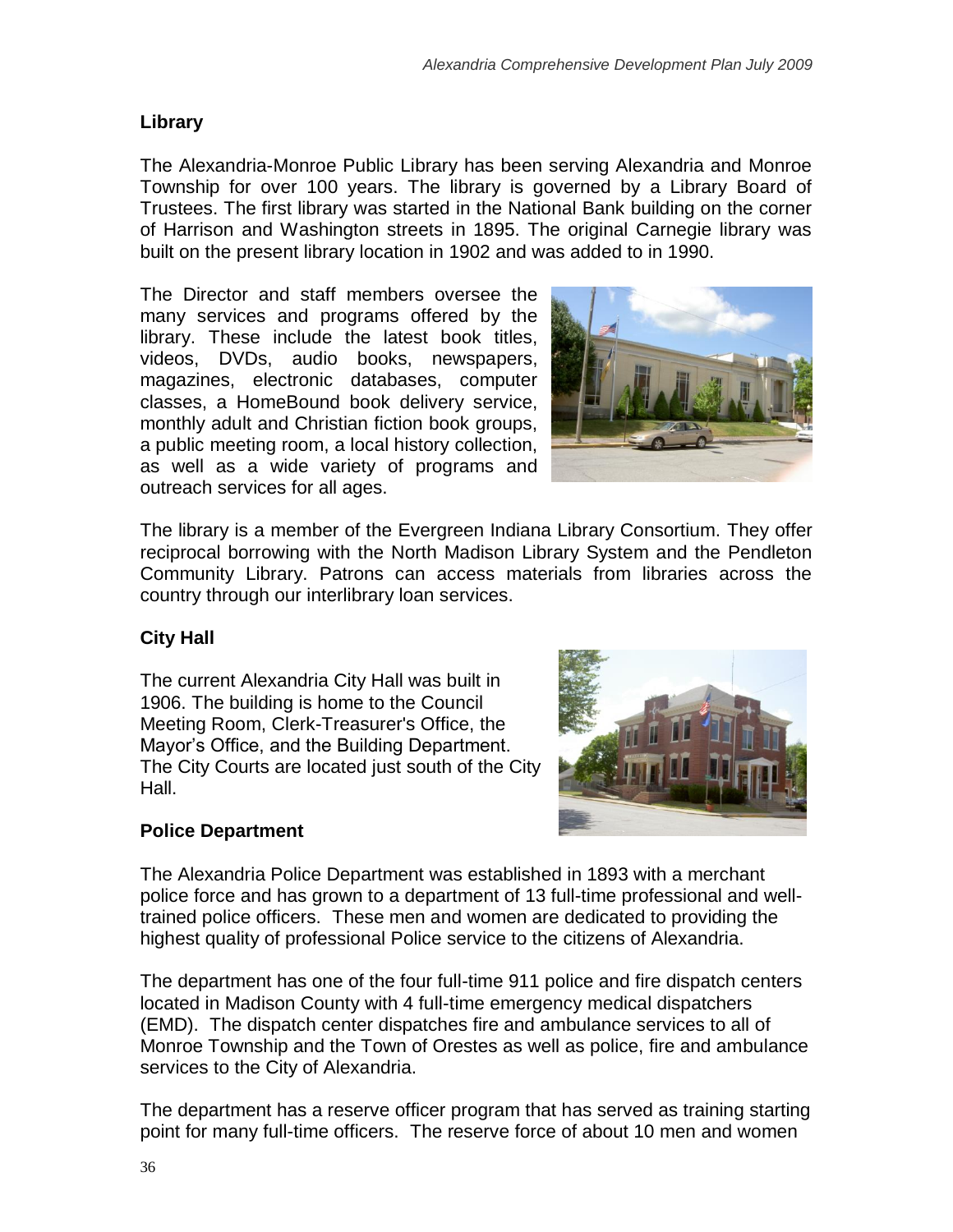go through approximately 120 hours of training including the mandated 40 hours of pre-basic training required by the Indiana Law Enforcement Academy. They serve as a vital part of the protection and manpower for the Alexandria Police Department.

# **Fire Department/EMS**

The Alexandria Fire Department was started as a volunteer fire brigade after a string of downtown fires, including the Opera House and Shoe Store. Then in the year of 1893 the Alexandria Fire Department became a paid fire department after

a city block was lost by fire on Harrison Street. On November 21, 1905, the cornerstone was placed for the new Fire Station on Wayne Street next to City Hall. The Station was completed in 1908. At this time, they had horse drawn apparatus. We are uncertain as to we these apparatus were changed to gas powered apparatus. In 1974 the current Fire Station was built at 212 S. Harrison Street and all equipment was moved at this time. In 1978 or 1979 the City of Alexandria purchased



its first ambulance which was a station wagon model. Since this time we have ungraded all of our apparatus to meet the new NFPA standards for apparatus.

The Alexandria Fire Department provides the following services for the city of Alexandria and Monroe Township of Madison County protecting an area of 51 square miles and nearly 12,000 residents.

Fire protection

- **Emergency Medical Management**
- $\triangleright$  Fire Prevention for nearly 700 elementary students
- $\triangleright$  Fire Code Enforcement
- ▶ Specialized Rescue (Confined Space)
- $\triangleright$  Provide Mutual Aid for surrounding Departments
- Community Emergency Alert System (Warning siren for severe weather)
- **▶ Community Connections (Safe Haven for kids)**
- $\triangleright$  School Safety team
- $\triangleright$  Members on Crisis Intervention Team

## Equipment

- $\geq$  Engine 1 (1250 gpm pumper)
- $\geq$  Engine 3 (1000 gpm pumper)
- $\geq$  Tanker 53 (3000 gallon tanker)
- $\geq$  Ambulance 55, 56, 58
- $\triangleright$  Grass Truck 54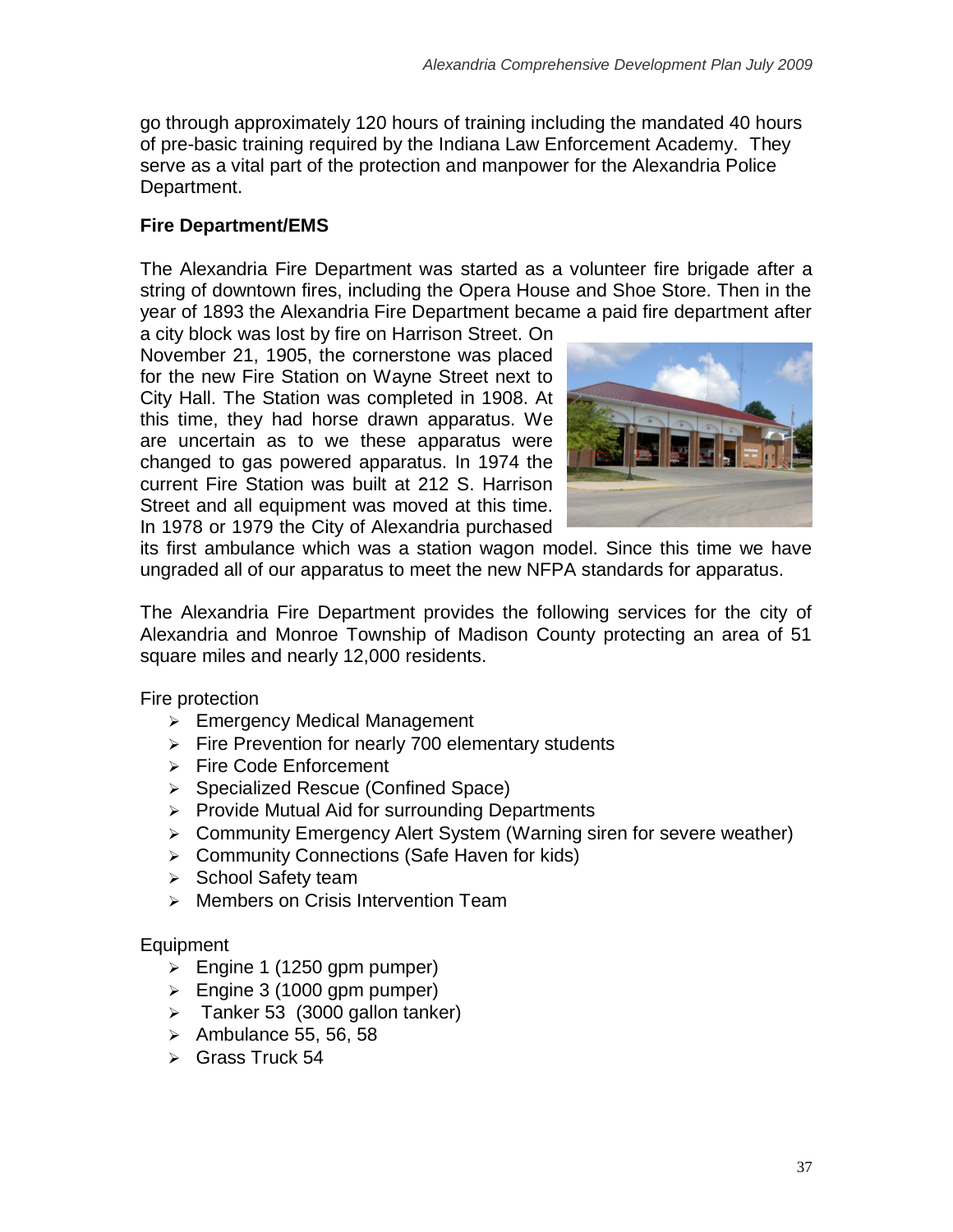## **Recreation**

The Parks Department is dedicated to providing a safe, family orientated parks system that is attractive and beneficial to the citizens of Alexandria and the surrounding areas. The Parks and Recreation Department was established by the Alexandria City Council in 1983. The Park Board consists of 6 members

The Park Department currently has a 5 Year Master Park Plan that was updated in 2006 and runs through 2010. As part of this plan, the Board developed Goals and Objectives for the Park Department in general as well as Goals and Objectives for each of the five current parks. They also developed a list of ideas for future development which include:

- o Establishing a community-wide bicycle/jogging trail system
- o Improving the aesthetics of existing park facilities
- o Developing a historic walking trail
- $\circ$  Connecting all parks with a trail system

The Parks Department currently has five park areas in the system:

[Beulah Park](http://www.alexandriaindiana.net/beulah_park.html) is the largest in the park system at 16 acres and the home to the annual County 4-H Fair, the Smalltown USA festival. It contains playground

equipment, various ball courts, a 750 square foot pool, an indoor auditorium, a park house, concession stand with restrooms and picnic areas.

[Minnesota Park](http://www.alexandriaindiana.net/minnesota_park.html) and [Riverview Park](http://www.alexandriaindiana.net/riverview_park.html) are smaller neighborhood parks that both contain playground equipment, ball courts, ball fields and picnic areas.



[Harrison Square Park](http://www.alexandriaindiana.net/harrison_square_park.html) located in the heart of the downtown provides a gazebo, the old Interurban station, a water fountain, benches and picnic tables.

[Skateboard Park](http://www.alexandriaindiana.net/skateboard_park.html) currently located on the outskirts of town.

There are several ball fields in the community as well as sport amenities at the public schools.

# **Utilities**

## *Water*

The first city water works was opened in 1895 at a cost of \$51,000 and contained six miles of water mains, sixty-nine hydrants and a stand pipe that was 100 feet high and 20 feet wide which acted as the water tower.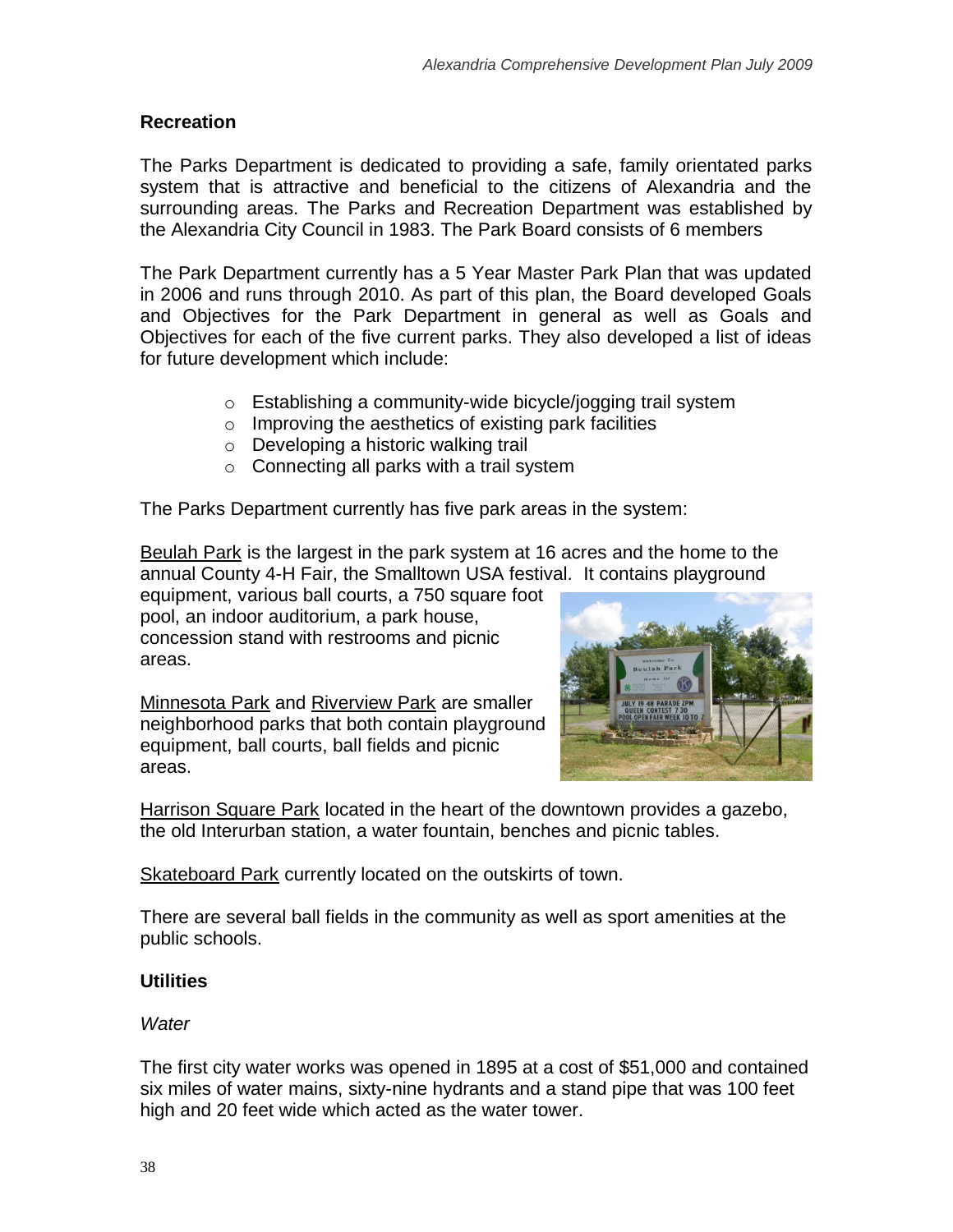The Alexandria Water Department serves Alexandria's residents by providing exceptional drinking water via a Ground Water (Wells) Treatment Plant and distribution system. The Department also maintains the system by fixing leaks, flushing water lines, and thawing frozen meters during harsh winter conditions.

The City's Water system is located in one of the best underground aquifer systems in the State. The "Tays River Valley" runs nearly 1000 feet deep under Alexandria, and is the primary source of the water. Due to the location and proximity to this aquifer, they have access to an amazing amount of very high quality drinking water. A recent study shows a safe yield amount of nearly 3 Million Gallons Per Day. With this source, they will be able to serve



many more residents, as well as existing and future Industry.

The City's water department has tediously been working to replace all of the City's existing water meters with a "Touch Read" meter system. This means every water meter in town must be replaced or retrofitted with an electronic device that transmits the exact amount of water used to a transmitter on the water meter lid. This assures for a much more accurate reading and saves labor man hours making the water department more effective and efficient. The City is working on the last few neighborhoods and this system will be complete. The City will have replaced nearly 2000 meters, in house with its own employees.

## *Sewer/Drainage*

The Alexandria Waste Water Treatment Plant (WWTP) provides state of the art technology to provide protection to the "waters of the state" such as Pipe Creek. All waste water from connected households flows through Alexandria's sewers and is carried to the WWTP for treatment. Once treated, the water discharged into Pipe Creek is cleaner than the creek water itself.

Recently the WWTP has been able to treat all of the City's waste water without violation of State requirements, even while they remain at their maximum treatment capacity. Several major improvements have been made to the process, procedure, and facility. These improvements will conclude with the WWTP Expansion Project.

The current WWTP expansion project (along with new sewers in the Washington St. project) will allow the City to treat almost all of the stormwater flows that, from time to time, surcharge our existing sewers and cause Combined Sewer Overflows (CSO's). CSO's are events where, during excessive rains, sewage may overflow from our sewers into Pipe Creek.

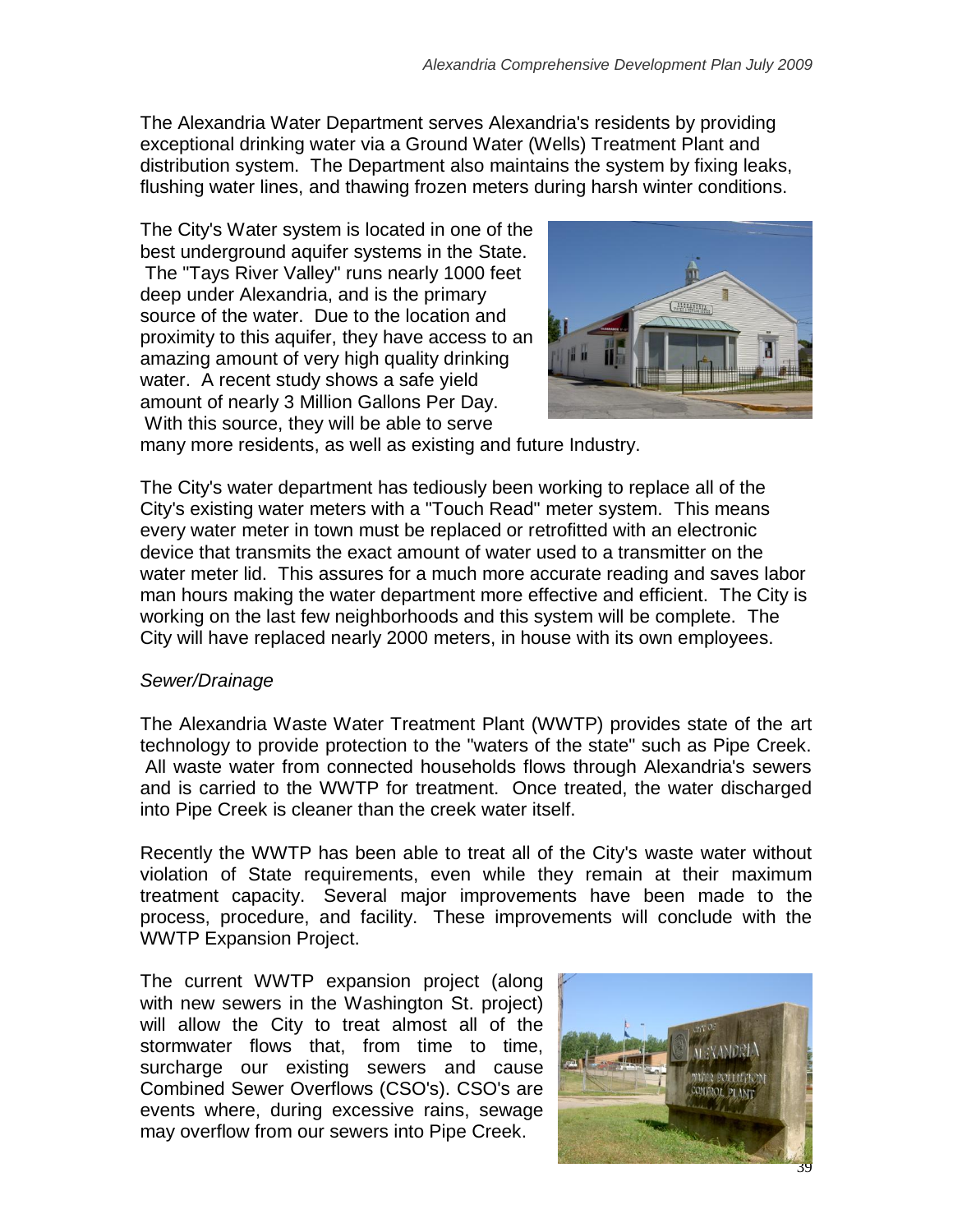The WWTP expansion project will provide for additional treatment at the plant to treat up to 6 million gallons per day. The net result of this project will be cleaner, safer water in rivers producing a healthier environment for fish, wildlife, and recreation.

As with many small communities, the drainage system in Alexandria is fragmented and is a combination of various improvements over the years. Alexandria has several areas within floodways (see Chapter 3 for FIRM). The City currently does not have an active stormwater board and does not implement a stormwater fee. The sewer department is charged with all stormwater related duties and maintenance of the current system. The City"s Lang Range Control Plan is due to be completed by 2011.

# *Telephone/Internet*

The City of Alexandria is served by AT&T, One Communications, Inc., Sprint, and Verizon.

## *Cable*

The City of Alexandria is served by AT&T, Comcast, DirectTV, and Dish Network.

## *Electricity*

The City of Alexandria is served by Indiana Michigan Power.

# *Gas*

The City of Alexandria is served by Vectren Energy.

## *Recycling*

Alexandria has its own Recycling Program through the Mayor"s Office. A collection center is located at 200 West  $4<sup>th</sup>$  St. Curbside recycling will begin in 2011.